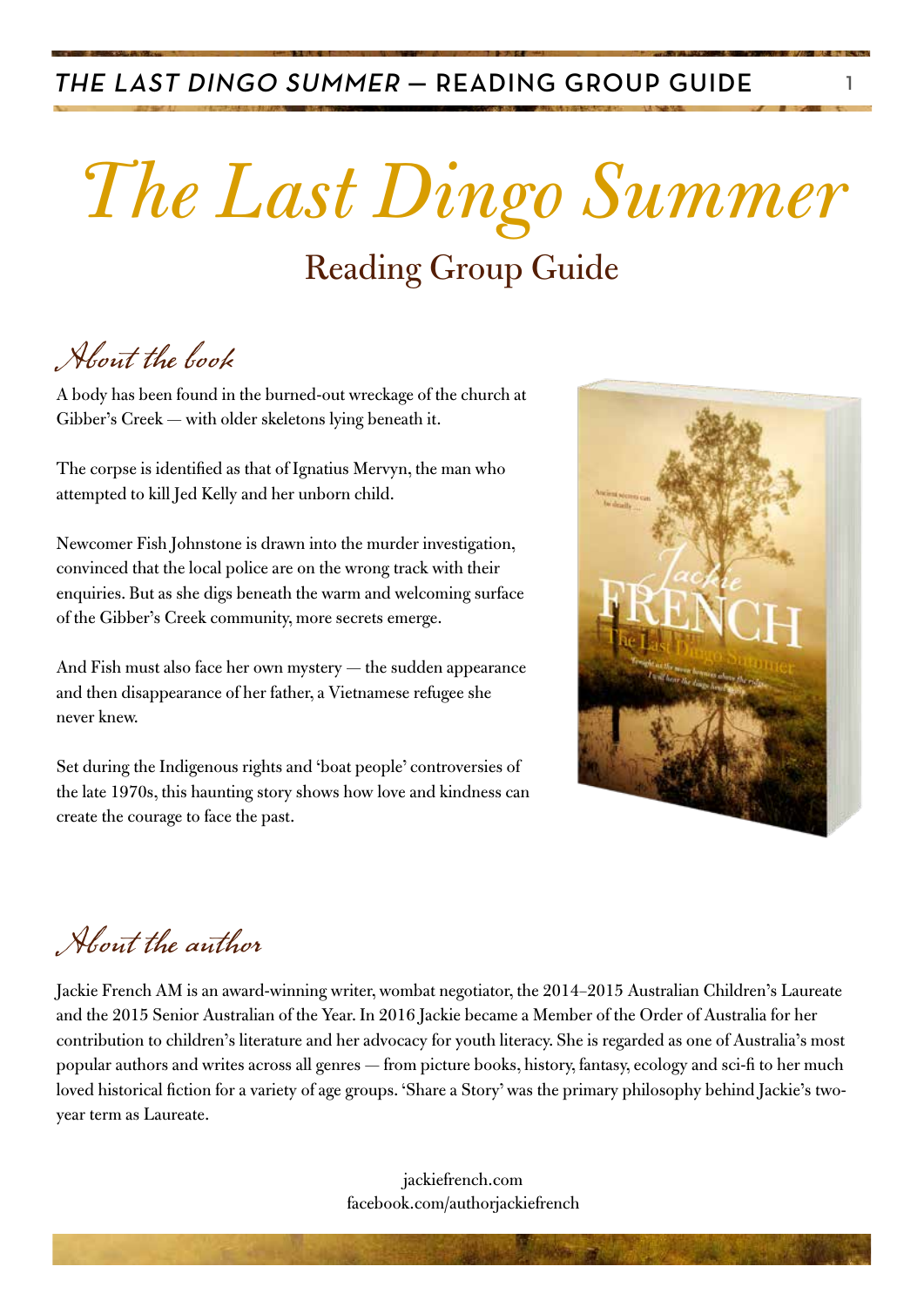

The Matilda Saga is the story of our nation: the women's story. Women have for so long been written out of history. It begins with Matilda, the shearer's daughter who watched her swaggie/unionist father leap into the billabong to escape being set up by the squatter and the troopers, and drowned tangled in waterlilies. 'But they never mentioned the daughter in the song', the older Matilda says. 'They never do think to mention the women who were there.'

 Flinty McAlpine is 'The Girl from Snowy River', the counterpoint to the machismo of the songs and poem; Nancy of the Overflow is the granddaughter of Clancy, and the dark-skinned woman he married, which was why he'd 'gone to Queensland drovin', and we don't know where he are'. Jed Kelly, Blue McAlpine, Scarlett Kelly-O'Hara — each era has its own heroine as we see our nation reflected in the changes of Gibber's Creek.

 But the saga is a love song, too. Each of the strong women in this series loves her land and her people, and fights for them. But women often have different ways of loving — and fighting for what they love — than men.

 And yes, there is possibly a little of myself in every one of them, from Matilda's growing understanding of country through the lessons of Auntie Love, to Jed, who uses the written word as the tools to love and protect her country. History is so often white men in cities, told in dry facts. This history is a women's history, a history of the land, the farms, the country towns, told with scones and apple cake and cups of tea, and stories.